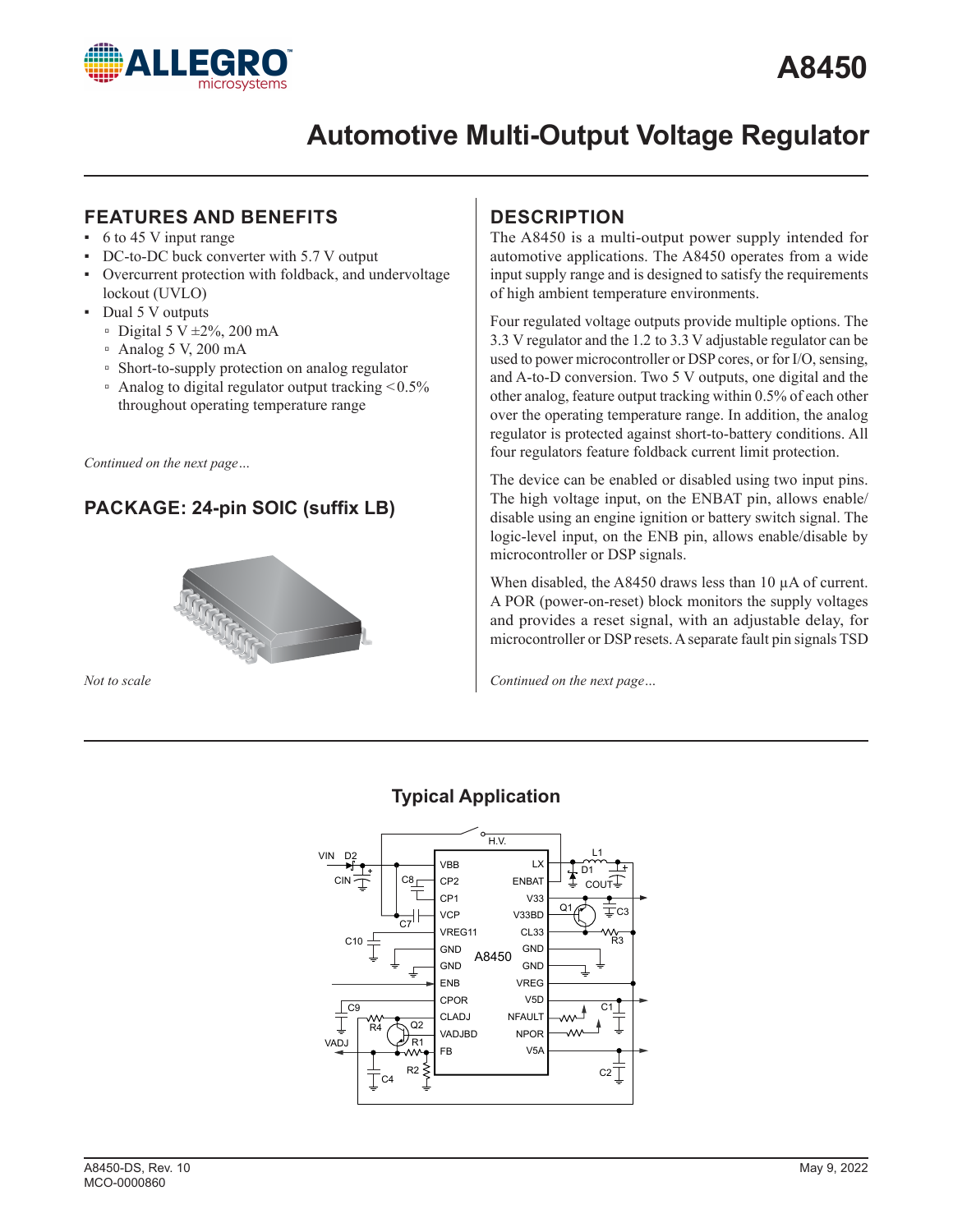### **FEATURES AND BENEFITS (continued)**

- ▪ 3.3 V linear regulator, with foldback current limit
- ▪ Adjustable 1.2 V to 3.3 V linear regulator, adjustable foldback current limit
- **·** Ignition switch enable; Sleep mode
- 100% duty cycle operation for low input voltages
- Power OK output
- $\cdot$  -40°C to 135°C ambient operating temperature range

### **DESCRIPTION (continued)**

(thermal shutdown), 5 V analog short-to-supply, and 5 V analog or digital undervoltage.

The A8450 is supplied in a 24-pin SOIC-W package (part number suffix LB) with internally fused power ground pins for enhanced thermal performance. This provides an  $R_{\theta I A}$  of 35°C/W on a 4-layer board (see chart on p. 5). The lead (Pb) free version has 100% matte tin leadframe plating.

#### **SELECTION GUIDE**

| <b>Part Number</b> | <b>Pb-free</b> | Packing                     | Terminals | Package                                                                  |
|--------------------|----------------|-----------------------------|-----------|--------------------------------------------------------------------------|
| A8450KLBTR-T       | Yes            | 1000 pieces per 13-in. reel | 24        | SOIC-W surface mount, internally fused power<br>ground pins (6-7, 18-19) |

### **ABSOLUTE MAXIMUM RATINGS**

| <b>Parameter</b>                   | Symbol               | <b>Conditions</b> | Rating           | <b>Units</b> |
|------------------------------------|----------------------|-------------------|------------------|--------------|
| Load Supply Voltage                | $\rm V_{BB}$         | VBB pin           | $-40$            | ν            |
| Analog Output                      | $V_{5A}$             | V5A pin           | $-1$ to 45       | $\vee$       |
|                                    | $\rm V_{ENBAT}$      | ENBAT pin input   | $-0.3$ to 45     | $\vee$       |
| Logic Input Signal                 | $V_{ENB}$            | ENB pin input     | $-0.3$ to 6.5    | $\vee$       |
| LX Voltage                         | $V_{LX}$             | $LX$ pin          | $-2$ to $V_{BR}$ | $\vee$       |
| <b>Operating Temperature Range</b> | T <sub>A</sub>       | K range           | $-40$ to 135     | °€           |
| Junction Temperature               | T,ı(max <sub>∖</sub> |                   | 150              | °€           |
| Storage Temperature Range          | $I_{\text{stg}}$     |                   | $-55$ to 150     | °€           |

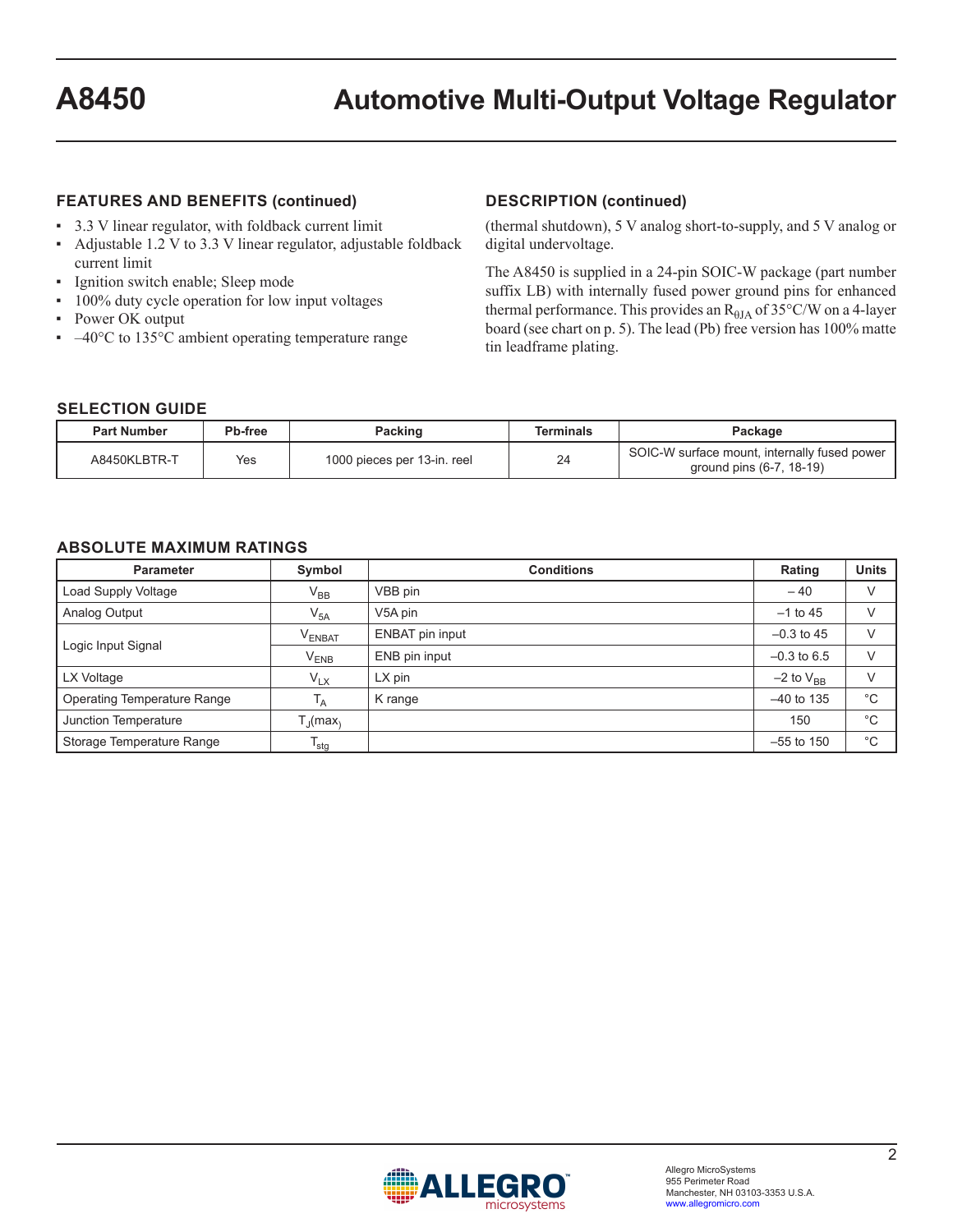

| ID                                                                | <b>Characteristics</b>                                                                                    | <b>Representative Device</b> |
|-------------------------------------------------------------------|-----------------------------------------------------------------------------------------------------------|------------------------------|
| C <sub>1</sub> , C <sub>2</sub> , C <sub>3</sub> , C <sub>4</sub> | uF, 25 V ceramic X7R                                                                                      |                              |
| COUT                                                              | 100 µF, 35 V low-ESR electrolytic                                                                         | UHC1V101M, Nichicon          |
| <b>CIN</b>                                                        | 47 µF, 63 V electrolytic                                                                                  |                              |
| C7, C8                                                            | 0.1 µF, 50 V ceramic X7R (for 14 V applications), or<br>0.1 µF, 100 V ceramic X7R (for 42 V applications) |                              |
| C <sub>10</sub>                                                   | 0.22 µF, 10 V X7R                                                                                         |                              |
| D1, D2                                                            | 1 A, 40 V Schottky (for 14 V applications)                                                                | EKO4, Sanken                 |
| L1                                                                | 100 µH, 1.2 A                                                                                             | D03316HT, Coilcraft          |
| Q1, Q2 pass transistors                                           | npn transistor, $h_{FE} > 50$                                                                             | MPSW06                       |



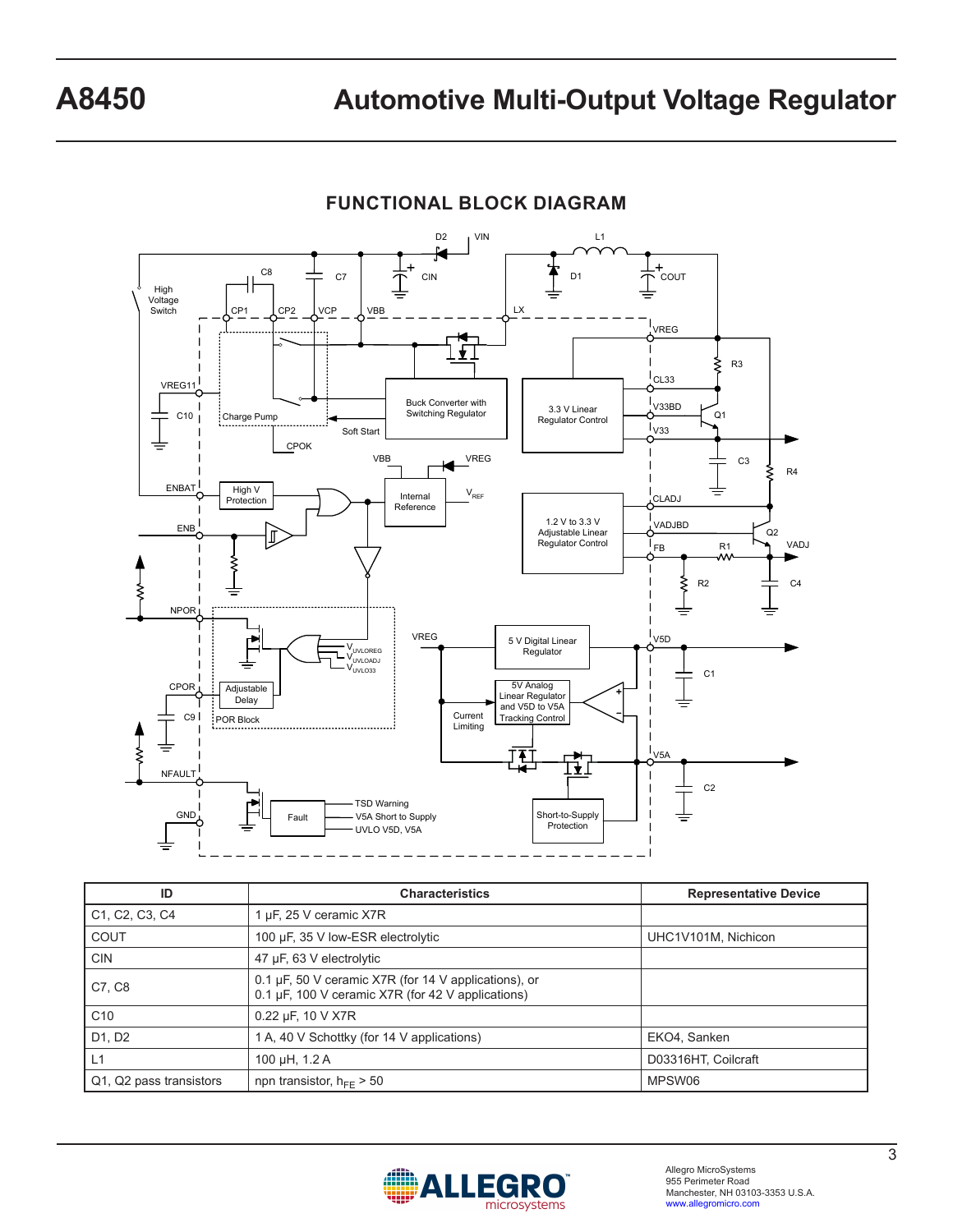## **ELECTRICAL CHARACTERISTICS:** Valid at  $T_A = -40^{\circ}$ C to 135 $^{\circ}$ C, V<sub>BB</sub> = 6 to 45 V, V<sub>ENB</sub> = 5 V, unless otherwise noted

| <b>Characteristics</b>           | Symbol              | <b>Test Conditions</b>                                                                                            | Min.                     | Typ.                     | Max.                     | <b>Units</b>   |
|----------------------------------|---------------------|-------------------------------------------------------------------------------------------------------------------|--------------------------|--------------------------|--------------------------|----------------|
| <b>Supply Quiescent Current</b>  | $I_{BB}$            | Enabled mode: $V_{ENBAT}$ or $V_{ENB}$ = HIGH,<br>$V_{\text{OUT}} = 0$ mA: $V_{\text{BB}} = 14$ V                 | $\overline{\phantom{0}}$ | 6                        | 10                       | m <sub>A</sub> |
|                                  |                     | Enabled mode: $V_{ENBAT}$ or $V_{ENB}$ = HIGH,<br>$I_{\text{OUT}} = 0 \text{ mA}$ ; $V_{\text{BB}} = 6 \text{ V}$ |                          | 10                       | 15                       | mA             |
|                                  |                     | Disabled mode: $V_{ENBAT}$ and $V_{ENB}$ = LOW                                                                    | $\qquad \qquad -$        | $\qquad \qquad -$        | 10                       | μA             |
| <b>Regulated Output Voltage</b>  | $V_{REG}$           | $I_{LOAD}$ = 550 mA = $I_{LOADV5D}$ + $I_{LOADV5A}$ + $I_{LOADV33}$ + $I_{LOADV-}$<br>$_{ADJ}$ ; $V_{BB}$ > 6.5 V | 5.50                     | $\overline{\phantom{0}}$ | 5.80                     | V              |
|                                  |                     | Dropout: $6 V \leq V_{BB}$ < 6.5 V                                                                                | 5.00                     | $\equiv$                 | 5.80                     | V              |
|                                  |                     | $T_J = 25^{\circ}C$                                                                                               | $\overline{a}$           | 415                      | 500                      | $m\Omega$      |
| <b>Buck Switch On-Resistance</b> | R <sub>DSON</sub>   | $T_{\rm J}$ = 135°C                                                                                               | $\overline{\phantom{0}}$ | 650                      | 750                      | $m\Omega$      |
| <b>Buck Switch Current Limit</b> | $I_{DSLIM}$         |                                                                                                                   | 1.0                      | 1.2                      | 2.2                      | A              |
| DC-to-DC Fixed Off-Time          | $t_{\text{OFF}}$    | $V_{BB} = 14 V$                                                                                                   | $\overline{\phantom{0}}$ | 4.75                     | $\overline{\phantom{0}}$ | μs             |
| Soft Start Time                  | $t_{SS}$            | $V_{BB} = 14 V$                                                                                                   | 5                        | 10                       | 15                       | ms             |
| <b>LOGIC INPUTS</b>              |                     |                                                                                                                   |                          |                          |                          |                |
|                                  | $V_{ENBAT}$         | <b>HIGH</b> input level                                                                                           | 2.7                      | $\overline{\phantom{0}}$ | 45                       | V              |
| <b>ENBAT Logic Input Voltage</b> |                     | LOW input level                                                                                                   | $-0.3$                   | $\equiv$                 | 0.8                      | V              |
|                                  | <b>FNBAT</b>        | HIGH input level, $V_{ENBAT}$ = 45 V                                                                              | $\qquad \qquad -$        | $\qquad \qquad -$        | 300                      | μA             |
| <b>ENBAT Input Current</b>       |                     | HIGH input level, $V_{ENBAT}$ = 14 V                                                                              | $\overline{\phantom{0}}$ | $\overline{\phantom{0}}$ | 70                       | μA             |
|                                  |                     | LOW input level, $V_{ENBAT} = 0.8 V$                                                                              | $-1$                     | $\overline{\phantom{0}}$ | 10                       | μA             |
|                                  |                     | <b>HIGH</b> input level                                                                                           | 2.7                      | $\overline{\phantom{0}}$ | 6.5                      | $\vee$         |
| <b>ENB Logic Input Voltage</b>   | $V_{ENB}$           | LOW input level                                                                                                   | $-0.3$                   | $\overline{\phantom{0}}$ | 0.8                      | $\vee$         |
| <b>ENB Input Current</b>         | $I_{ENB}$           | HIGH input level, $V_{\text{ENB}} \geq 2.7$ V                                                                     | $\qquad \qquad -$        |                          | 50                       | μA             |
|                                  |                     | LOW input level, $V_{ENB} \leq 0.8 V$                                                                             | $-1$                     | $\qquad \qquad -$        | 10                       | μA             |
| <b>LINEAR REGULATOR OUTPUTS*</b> |                     |                                                                                                                   |                          |                          |                          |                |
| V5D Output Voltage               | V <sub>OUTV5D</sub> | 1 mA $\leq$ $I_{\text{LOADV5D}} \leq 200$ mA                                                                      | 4.9                      | 5.0                      | 5.1                      | V              |
| V5A Output Voltage               | V <sub>OUTV5A</sub> | $1 \text{ mA} \leq I_{\text{LOADV5A}} \leq 200 \text{ mA}$                                                        | 4.9                      | 5.0                      | 5.1                      | V              |
| V33 Output Voltage               | V <sub>OUTV33</sub> |                                                                                                                   | 3.234                    | 3.300                    | 3.366                    | V              |
| V5A to V5D Tracking              | $V_{\text{TRACK}}$  | 50 mA $\leq$ $I_{\text{LOADV5A}}$ , $I_{\text{LOADV5D}}$ $\leq$ 200 mA;<br>$V_{BB}$ > 6.5 V                       | $-25$                    | $\overline{\phantom{0}}$ | 25                       | mV             |
| <b>V5D Current Limit</b>         | <b>IOUTV5DLIM</b>   |                                                                                                                   | 200                      | 300                      | $\overline{\phantom{0}}$ | m <sub>A</sub> |
| <b>V5A Current Limit</b>         | <b>JOUTV5ALIM</b>   |                                                                                                                   | 200                      | 300                      | $\qquad \qquad -$        | mA             |
| <b>Base Drive Output Current</b> | $I_{BD}$            | $1 V \leq V_{\text{OUTVADI}}$ , $V_{\text{OUTV33}} \leq 4 V$                                                      | 5.0                      | 10.0                     | 16.0                     | mA             |
| Feedback Voltage                 | $V_{FB}$            |                                                                                                                   | 1.16                     | 1.20                     | 1.24                     | V              |
| Feedback Input Bias Current      | $I_{FB}$            |                                                                                                                   | $-400$                   | $-100$                   | 100                      | nA             |

*Continued on next page*

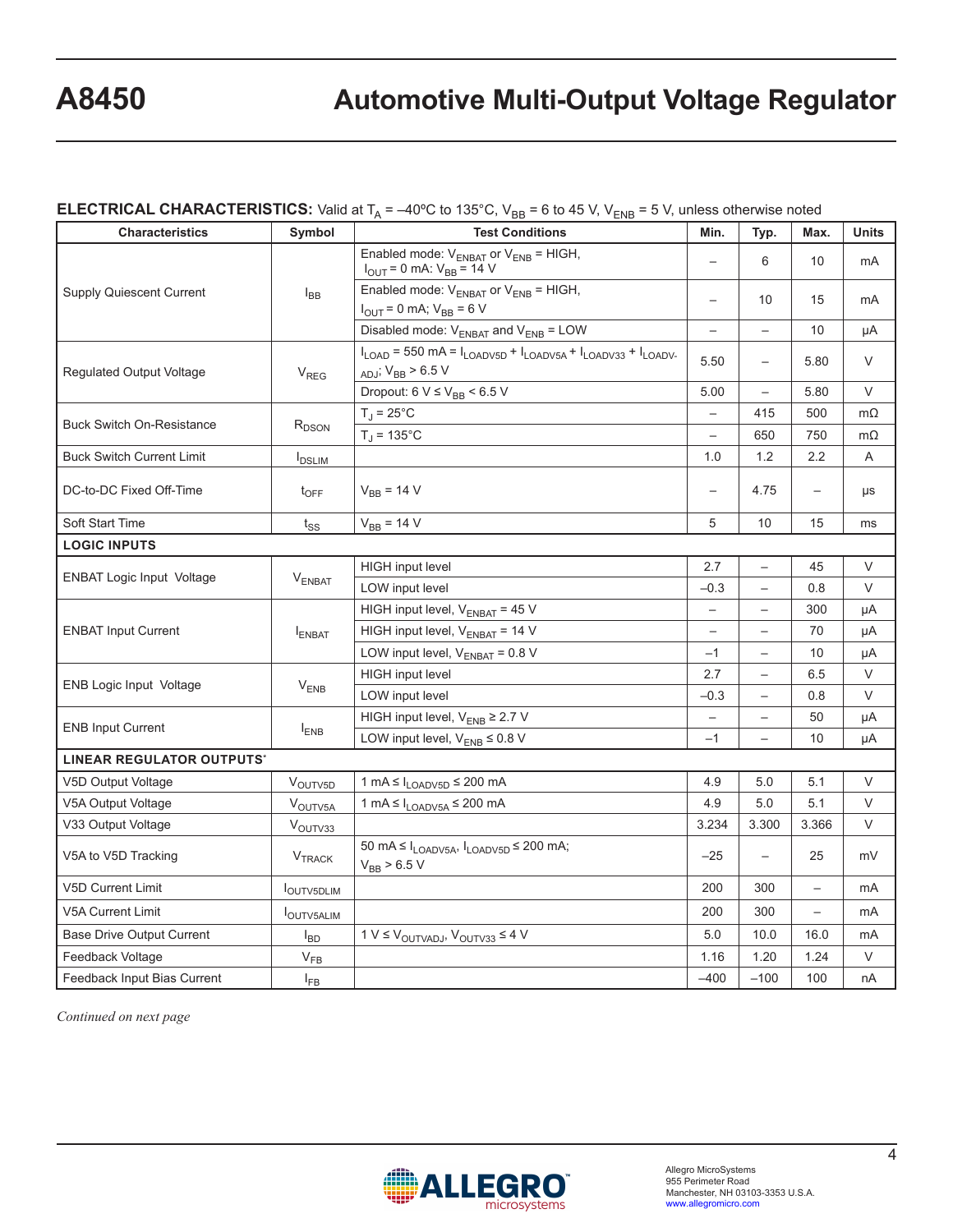### **ELECTRICAL CHARACTERISTICS (continued):** Valid at  $T_A = -40^{\circ}$ C to 135°C, V<sub>BB</sub> = 6 to 45 V, V<sub>ENB</sub> = 5 V,

unless otherwise noted

| <b>Characteristics</b>             | Symbol                     | <b>Test Conditions</b>                               | Min. | Typ.                     | Max.                     | <b>Units</b> |
|------------------------------------|----------------------------|------------------------------------------------------|------|--------------------------|--------------------------|--------------|
| <b>PROTECTION</b>                  |                            |                                                      |      |                          |                          |              |
| NFAULT, NPOR Output Voltage        | <b>VERRON</b>              | Fault asserted:<br>$I_{NFAULT}$ , $I_{NPOR} = 1$ mA  |      | $\overline{\phantom{0}}$ | 400                      | mV           |
| NFAULT, NPOR Leakage Current       | ERROFF                     | $V_{NFAULT}$ , $V_{NPOR}$ = 5 V                      |      | $\overline{\phantom{0}}$ | 1                        | μA           |
| POR Delay                          | $t_{\text{POR}}$           | $C9 = 0.47 \mu F$                                    | 65   | 100                      | 135                      | ms           |
| V33 Undervoltage Threshold         |                            | $V_{33}$ rising                                      | 2.80 | 2.95                     | 3.10                     | $\vee$       |
|                                    | V <sub>UVLOV33</sub>       | $V_{33}$ falling                                     | 2.75 | 2.90                     | 3.05                     | $\vee$       |
| V33 Hysteresis                     | V <sub>HYSV33</sub>        |                                                      |      | 80                       | $\overline{\phantom{0}}$ | mV           |
| V5A, V5D Undervoltage Threshold    |                            | V5A, V5D rising                                      | 4.36 | 4.50                     | 4.75                     | V            |
|                                    | V <sub>UVLOV5</sub>        | V5A, V5D falling                                     | 4.24 | 4.38                     | 4.63                     | $\vee$       |
| V5A, V5D Hysteresis                | V <sub>HYSV5</sub>         |                                                      |      | 125                      | $\overline{\phantom{m}}$ | mV           |
| VADJ Undervoltage Threshold        | VUVLOVADJ                  | $V_{FB}$ rising                                      | 1.02 | 1.07                     | 1.12                     | $\vee$       |
|                                    |                            | $V_{FB}$ falling                                     | 0.97 | 1.02                     | 1.07                     | V            |
| <b>VADJ Hysteresis</b>             | <b>V<sub>HYSVADJ</sub></b> | At FB pin                                            |      | 70                       |                          | mV           |
| VADJ, V33 Overcurrent Threshold    | $V_{OC}$                   |                                                      | 175  | 200                      | 225                      | mV           |
| <b>VREG</b> Undervoltage Threshold | VUVLOVREG                  |                                                      | 4.94 | 5.15                     | 5.36                     | $\vee$       |
| <b>Thermal Warning Threshold</b>   | $T_{\text{JTW}}$           | $T_{\rm d}$ rising                                   |      | 160                      |                          | $^{\circ}C$  |
| <b>Thermal Shutdown Threshold</b>  | $T_{\text{JTSD}}$          | $T_{\perp}$ rising                                   |      | 175                      |                          | $^{\circ}C$  |
| Thermal Shutdown Hysteresis        | T <sub>HYSTSD</sub>        | Recovery period = $T_{\text{JTSD}} - T_{\text{JTW}}$ |      | 15                       |                          | $^{\circ}C$  |

\*Linear regulator output specifications are only valid when  $V_{REG}$  is in regulation ( $V_{BB} \ge 6.5$ ).



#### **Power Dissipation Versus Ambient Temperature**

\*In still air; mounted on PCB based on JEDEC high-conductance standard PCB (JESD51-7; High Effective Thermal Conductivity Test Board for Leaded Surface Mount Packages); data on other PCB types is provided on the Allegro website.

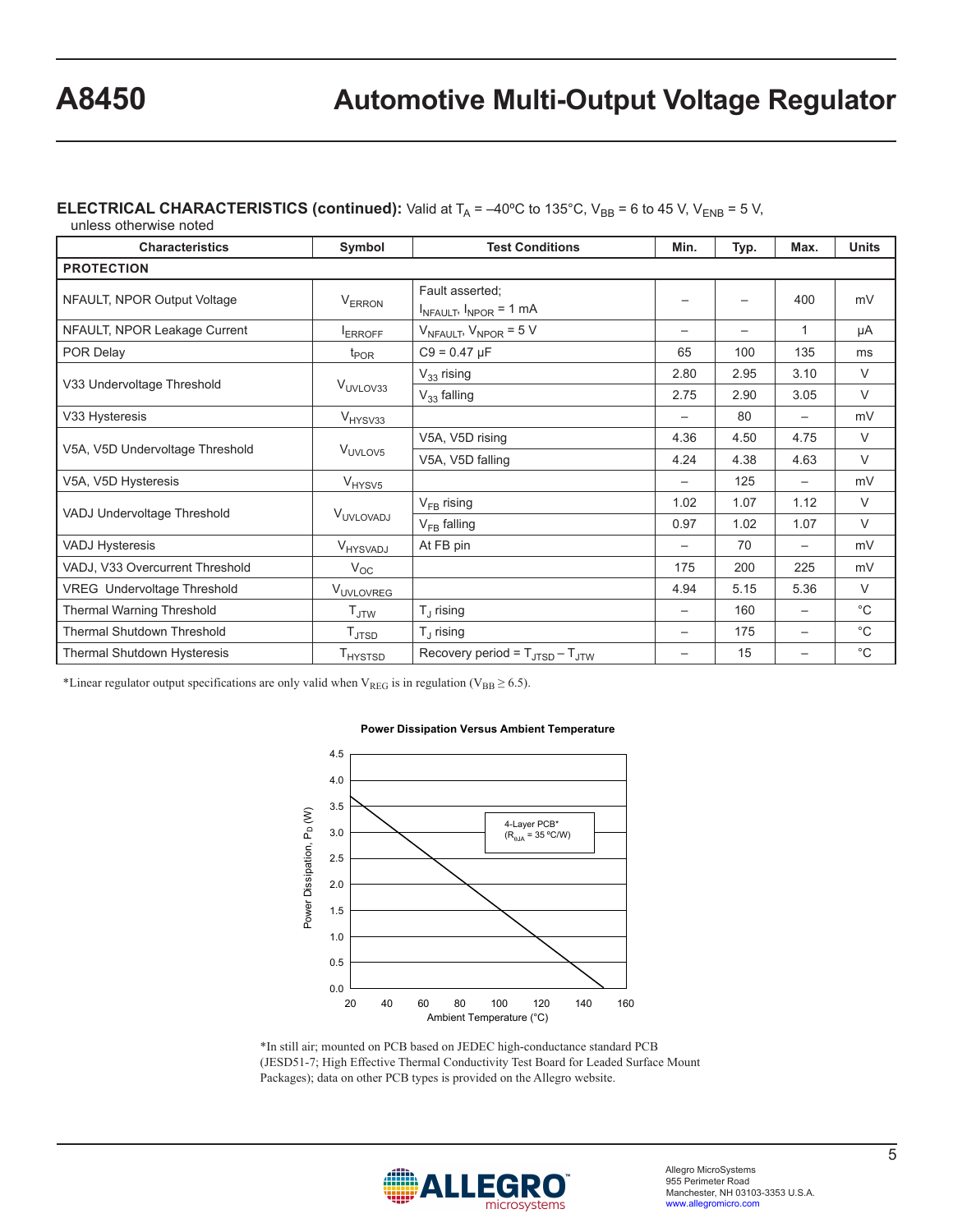**TIMING DIAGRAMS**



*Figure 1c. Power-on using ENBAT, followed by power-off using ENB*

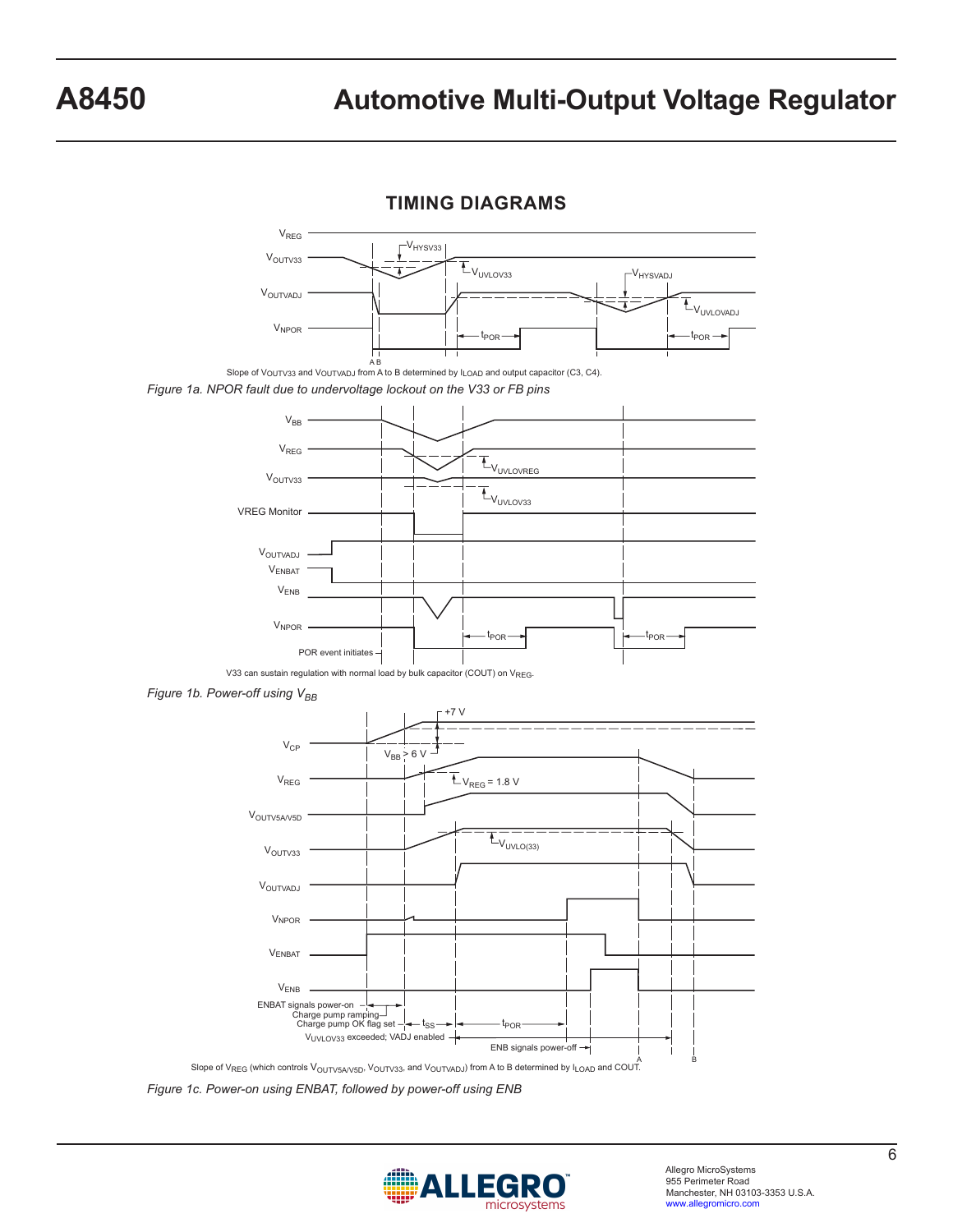

## **LOAD TRANSIENTS DIAGRAMS**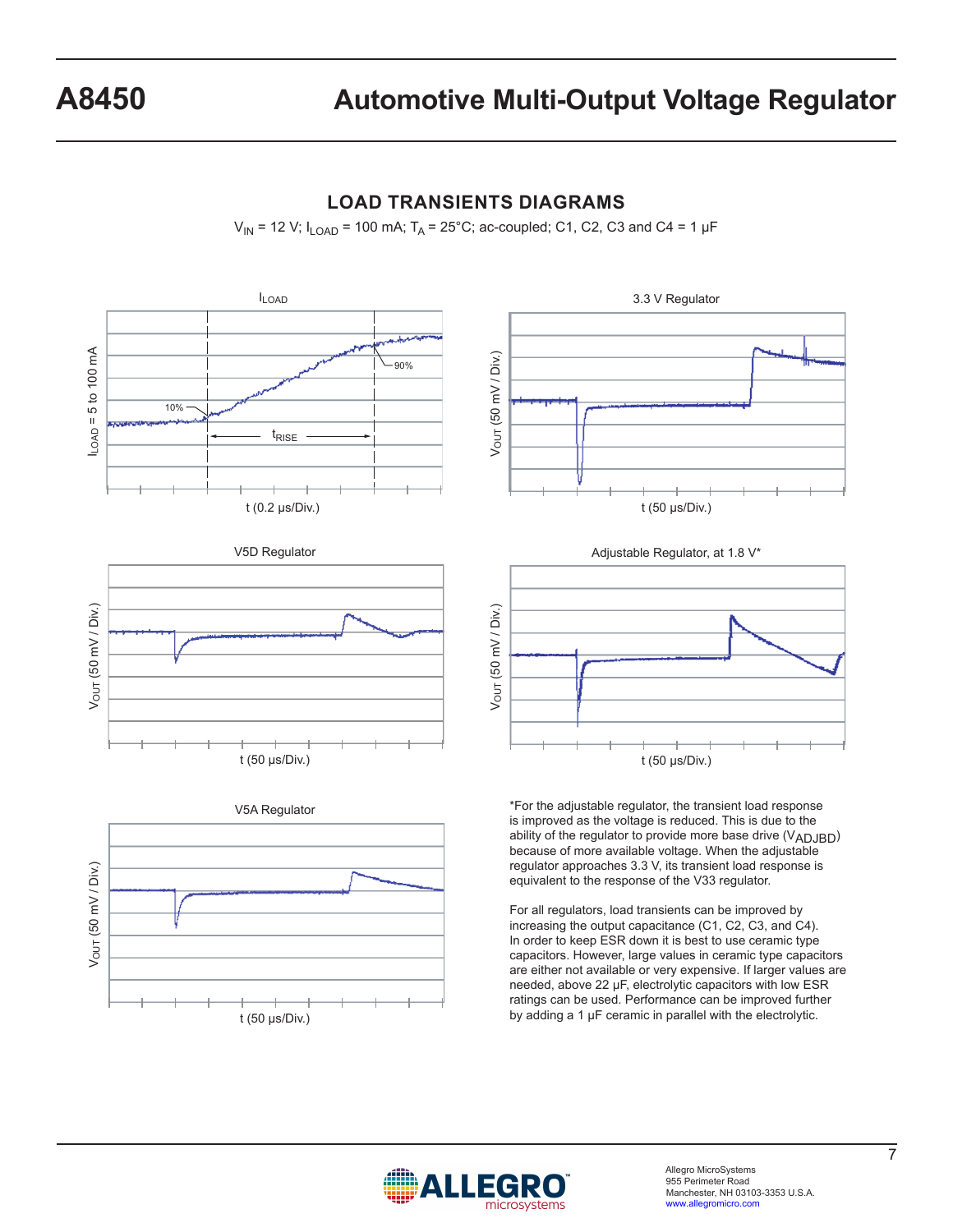# **FUNCTIONAL DESCRIPTION**

**Buck Converter with Switching Regulator**. A currentmode, variable frequency buck DC-to-DC converter and switching regulator are integrated in the A8450, as shown in figure 2. This feature allows the device to efficiently handle power over a wide range of input supply levels. The DC-to-DC converter outputs 5.7 V typical and has an overcurrent limit of 1.2 A typical.

The converter employs a soft-start feature. This ramps the converter output voltage and limits the maximum demand on  $V_{REG}$ by controlling the inrush current required at power-on to charge the external capacitor, COUT, and any DC load.

An internal charge pump provides gate drive for the N-channel MOSFET buck switch. A 100% duty cycle is implemented when using low  $V_{BB}$  input voltages.

At  $V_{BB}$  lower than 12 V, off-time,  $t_{OFF}$ , is reduced, as shown in figure 3. This reduction keeps the switching frequency,  $f_{\text{PWM}}$ , within a reasonable range and lowers the ripple current. Lowering the ripple current at low  $V_{BB}$  levels prevents degradation of linear regulator headroom due to  $V_{REG}$  ripple voltage.

**5VLinear Regulators.** Two 5 V medium-power linear regulators are provided. These low-dropout regulators feature foldback current limiting for short-to-ground protection. When a direct short is applied to the regulator output, either V5A or V5D, the current folds back



*Figure 3. When VBB falls below 12 V, t<sub>OFF</sub> decreases* 

L1 100 µH



*Figure 2. Buck converter with switching regulator*

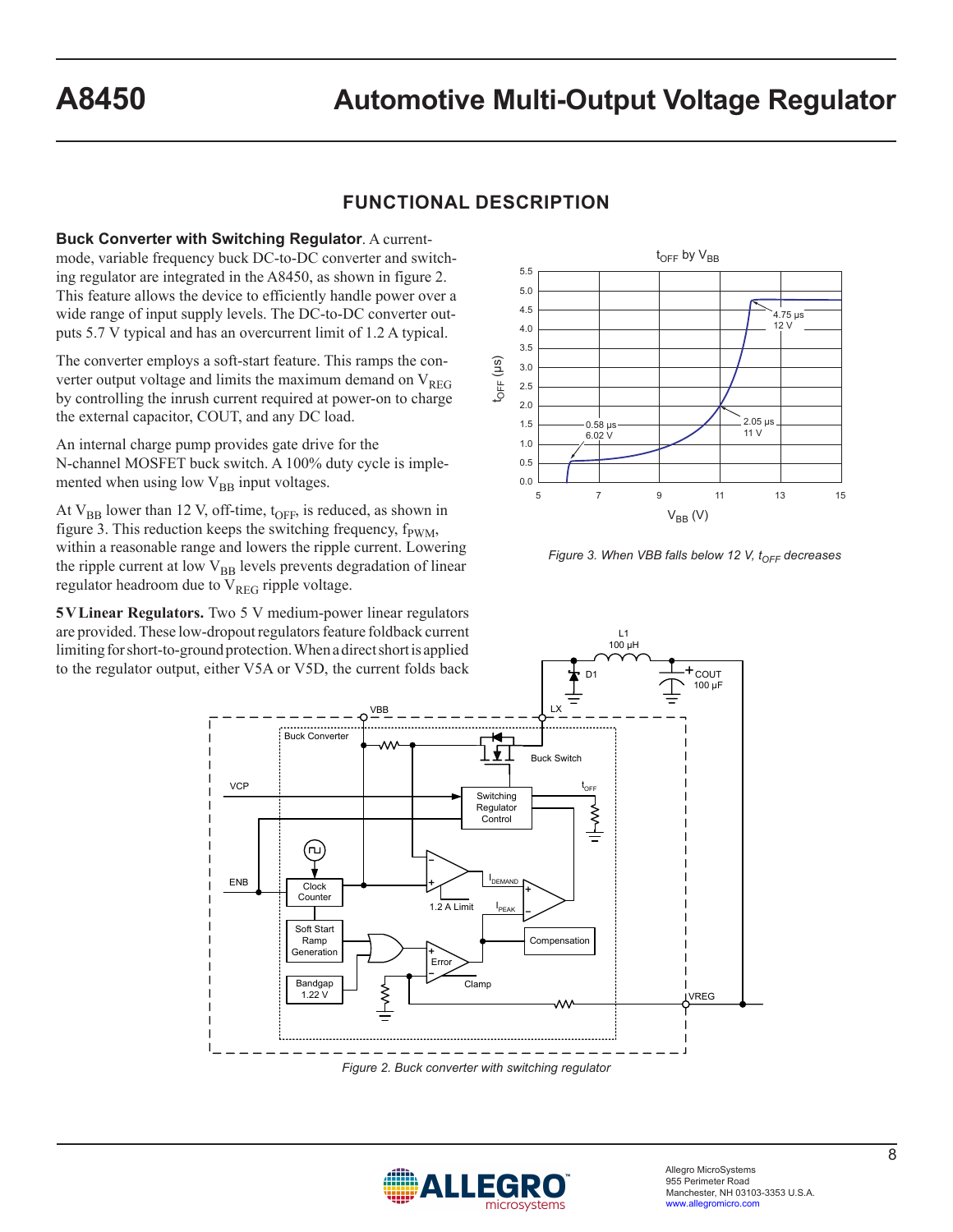to 0 V at 50 mA, as shown in figure 4a. The voltage recovers to its regulated output when the short is removed.

The V5A and V5D regulators track each other during power-on, and when the device is enabled and ramped up out of disabled mode, the regulators will start to track when  $V_{REG}$  reaches approximately 1.8 V. These regulators are guaranteed to track to within 0.5% of each other under normal operating conditions.

**3.3 V and Adjustable Linear Regulators.** Two additional linear regulators, one that outputs at 3.3 V, and another that has a 1.2 V to 3.3 V adjustable output, can be implemented using external npn pass transistors. The output voltage of the adjustable regulator,  $V_{\text{OUTVADI}}(V)$ , is set by the values of the output resistors, R1 and R2  $(\Omega)$ . It can be calculated as

$$
V_{\text{OUTVADI}} = V_{\text{FB}} \left(1 + \text{R1} / \text{R2}\right)
$$

where  $V_{FB}$  (V) is the voltage on the feedback pin, FB.

Additional pins, CL33 and CLADJ, are provided for setting current limits. These are used to protect the external pass transistors from a short-to-ground condition. The current limit setting,  $I_{CL}$  (mA), is calculated using the formula

$$
I_{\rm CL} = V_{\rm OC} / R_{\rm RCL}
$$

where RCL  $(\Omega)$  is the current-limiting resistor corresponding to that regulator (R3 for the 3.3 V regulator, and R4 for the adjustable regulator). When  $I_{CL}$  is exceeded, the maximum load current through that regulator is folded back to 40% of  $I_{CL} \pm 10$ %, as shown in figure 4b. If current limiting is not needed, the CL33 and CLADJ pins should be shorted to the VREG pin.

**Disabled Mode**. When the two input signal pins, ENBAT and ENB, are pulled low, the A8450 enters disabled mode. This is a sleep mode, in which all internal circuitry is disabled in order to draw a minimal current from VBB. When either of these pins is pulled high, the device is enabled. When emerging from disabled mode, the buck converter switching regulator does not operate until the charge pump has stabilized ( $\approx$ 300 µs).

**Enabled Mode**. When one or both signal input pins, ENBAT and ENB, are in the high state, the A8450 is enabled. ENBAT is an edge-triggered enable (logic  $1 \geq 2.7$  V), which is used to enable the A8450 in response to a high-voltage signal, such as from an automobile ignition or battery switch. In this capacity, ENBAT is used only as a momentary switch to wake up the device. If there is no need for a high-voltage signal, ENBAT can be pulled low continuously.

ENB is used to initiate the reset of the device. If ENBAT is pulled



*Figure 4a. Linear foldback to 50 mA. Foldback occurs at the typical current limit for the 5 V regulator.*



*Figure 4b. Linear foldback to a percentage of I<sub>CL</sub>. Foldback occurs at the current limit setting for the regulator.*

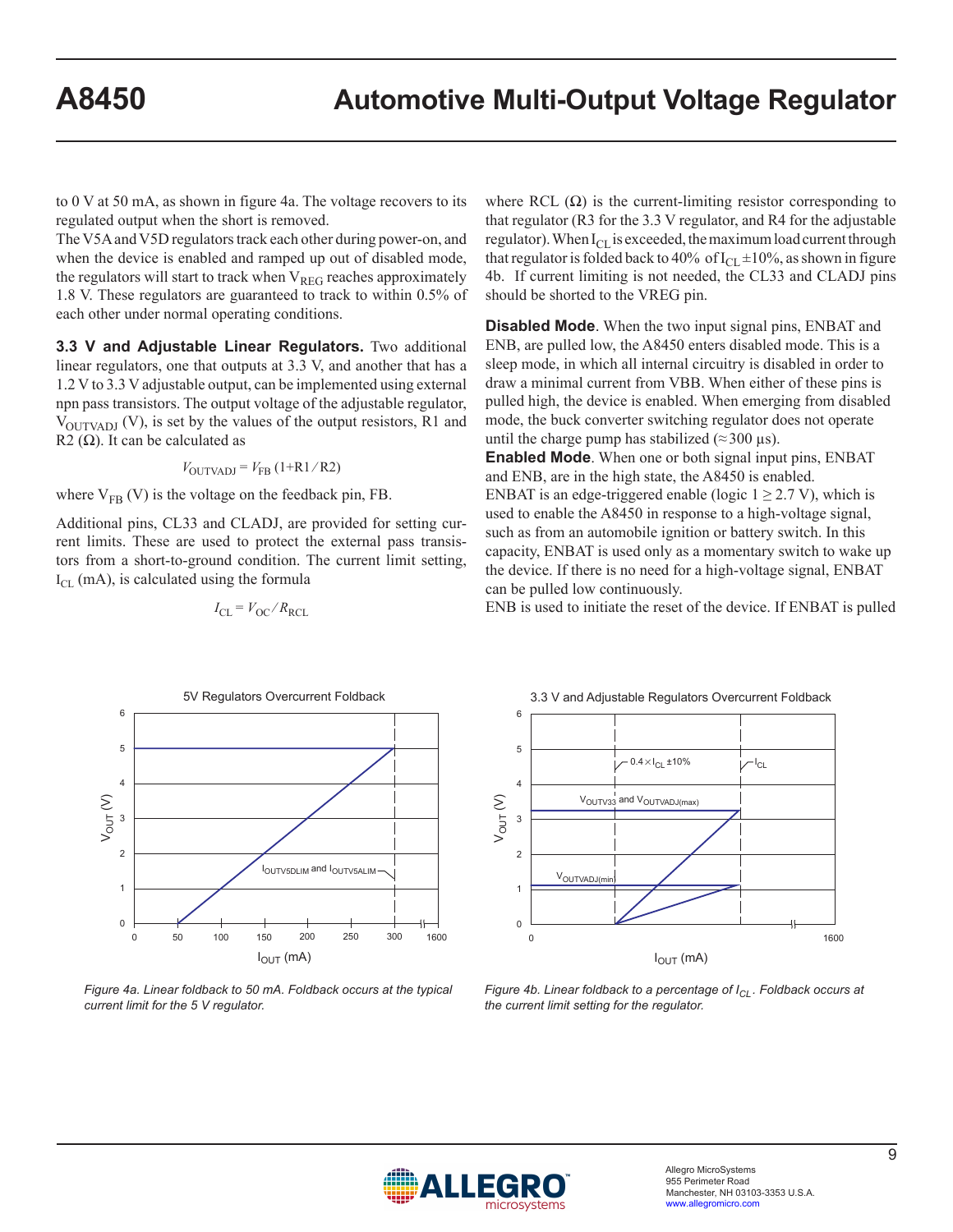low, ENB acts as a single reset control.

**Diagnostics.** An open drain output, through the NFAULT pin, is pulled low to signal to a DSP or microcontroller any of the following fault conditions:

- V5A, the 5 V analog regulator output, is shorted to supply
- Either or both V5A and the V5D regulator outputs are below their UVLO threshold,  $V_{UVLOVS}$
- Device junction temperature,  $T<sub>J</sub>$ , exceeds the Thermal Warning threshold,  $T_{\text{ITW}}$

**Charge Pump.** The charge pump generates a voltage above  $V_{BB}$  in order to provide adequate gate drive for the N-channel buck switch. A 0.1 µF ceramic monolithic capacitor, C7, should be connected between the VCP pin and the VBB pin, to act as a reservoir to run the buck converter switching regulator.

 $V_{CP}$  is internally monitored to ensure that the charge pump is disabled in the case of a fault condition. In addition, a  $0.1 \mu$ F ceramic monolithic capacitor, C8, should be connected between CP1 and CP2. **Power On Reset Delay.** The POR block monitors the supply voltages and provides a signal that can be used to reset a DSP or microcontroller. A POR event is triggered by any of the following conditions:

- Either V33 or VADJ is pulled below its UVLO threshold, V<sub>UVLOV33</sub> or V<sub>UVLOVADJ</sub>. This occurs if the current limit on either regulator,  $V_{OC}$ , is exceeded. It also occurs if the VREG voltage falls below  $V_{REGMON}$ , due to current exceeding  $I_{DSLIM}$ .
- Both input signal pins, ENB and ENBAT, are pulled low. This immediately pulls the NPOR pin low, indicating that the

device is beginning a power-off sequence. In addition, the buck converter switching regulator is disabled, and the VREG supply begins to ramp down. The rate at which  $V_{REG}$  decays is dependent on the total current draw,  $I_{\text{LOAD}}$ , and value of the output capacitors (C1, C2, C3, and C4).

- $V_{\text{REG}}$  drops below its UVLO threshold,  $V_{\text{UVLOVREG}}$ .
- During any normal power-on,  $V_{\text{OUTVADI}}$  falls below V<sub>UVLOVADJ</sub>, triggering a POR.

An open drain output, through the NPOR pin, is provided to signal a POR event to the DSP or microcontroller. The reset occurs after an adjustable delay,  $t_{\text{POR}}$ , set by an external capacitor, C9, connected to the CPOR pin. The value of  $t_{\text{POR}}$  (ms) is calculated using the following formula

$$
t_{\rm POR} = 2.13 \times 10^5 \times C_{\rm CPOR}
$$

where  $C_{CPOR}(\mu F)$  is the value of the C9 capacitor.

A POR can be forced without a significant drop in the supply voltage,  $V_{REG}$ , by pulsing low both the ENB and the ENBAT pins. However, pulse duration should be short enough so that  $V_{REG}$  does not drop significantly.

**Thermal Shutdown**. When the device junction temperature,  $T_{J}$ , is sensed to be at  $T_{\text{ITSD}}$  (≈15°C higher than the thermal warning temperature,  $T_{\text{ITW}}$ ), a fault is indicated at the NFAULT pin. At the same time, a thermal shutdown circuit disables the buck converter, protecting the A8450 from damage.

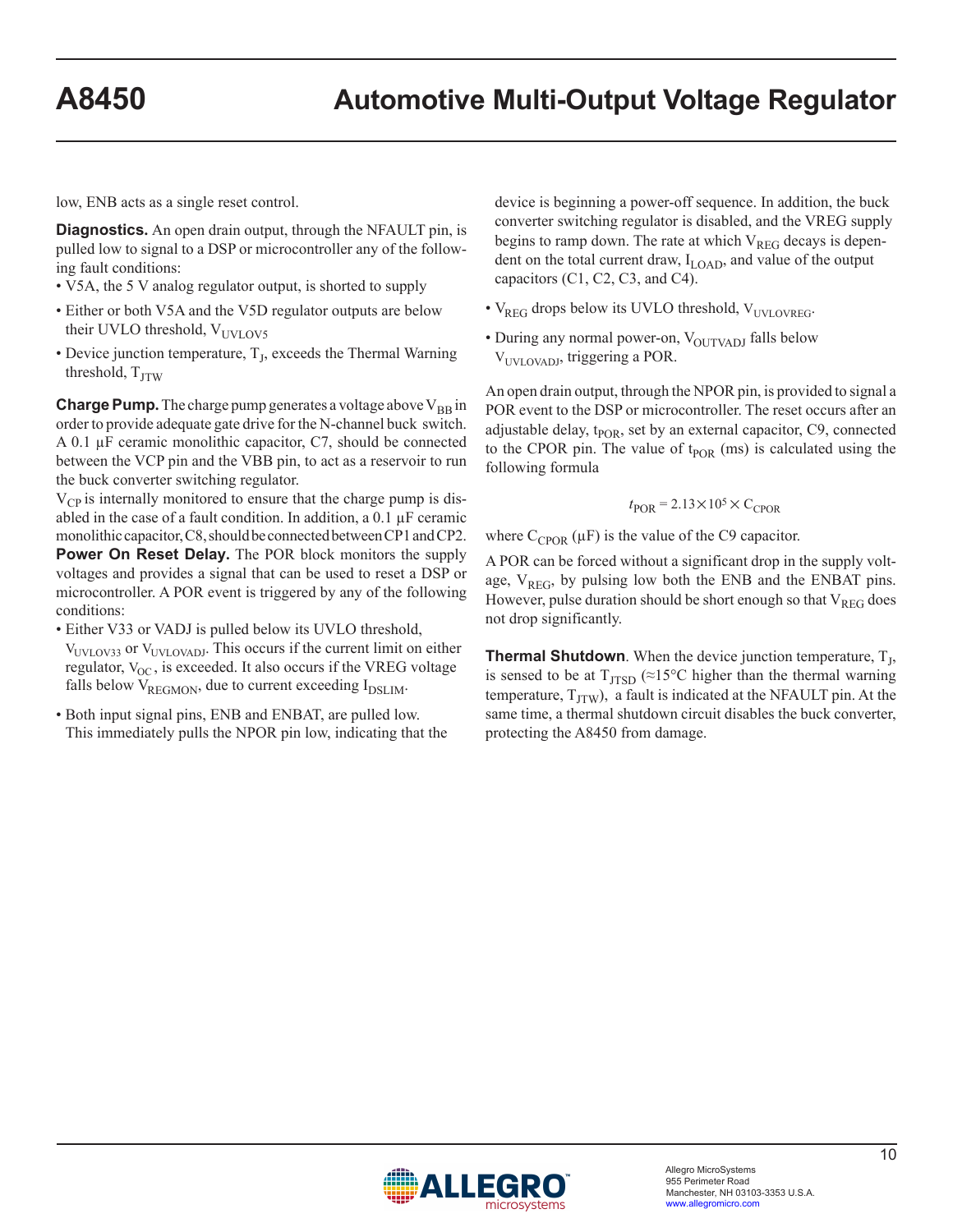### **APPLICATION INFORMATION**

#### **Component Selection**

**Output Inductor (L1).** This inductor must be rated to handle the total load current,  $I_{\text{LOAD}}$ . In addition, the value chosen must keep the ripple current to a reasonable level. A typical selection is a power inductor rated at 100 µH and 1.3 A.

The worse-case ripple current,  $I_{RIPPLE(max)}$  (mA), can be calculated as

$$
I_{\text{RIPPLE}(\text{max})} = V_{\text{LIOFF}} \times t_{\text{OFF}} / L_{\text{L1}}
$$

where  $L_{L1}(\mu H)$  is the inductance for the selected component, and  $V_{L10FF}$  is the voltage (V) through the inductor when the A8450 is in the quiescent state

$$
V_{\text{LIOFF}} = V_{\text{REG(max)}} + V_{\text{D1}} + (I_{\text{LOAD}} \times R_{\text{L1}})
$$

where  $V_{D1}$  (V) is the voltage drop on diode D1,  $I_{LOAD}$  (mA) is the total load current, and  $R_{L1}$  is the specified DC resistance ( $\Omega$ ) for the selected inductor at its rated temperature.

The frequency,  $f_{\text{PWM}}$  (Hz), of the switching regulator in the buck converter can then be estimated by

$$
f_{\text{PWM}} = 1/(t_{\text{ON}} + t_{\text{OFF}})
$$

where  $t_{ON}$  ( $\mu$ s) is calculated as

$$
t_{\rm ON} = I_{\rm RIPPLE(max)} \times L_{\rm L1} / V_{\rm L1ON}
$$

and  $V_{L10N}$  (V) as

 $V_{\text{LION}} = V_{\text{BB}} - (I_{\text{LOAD}} \times R_{\text{DSON(max)}})$  $-(I_{\text{LOAD}} \times R_{\text{L1}}) - V_{\text{REG(max)}}$ 

*Example*

Given a typical application with  $V_{BB} = 14$  V, t<sub>OFF</sub> = 4.75  $\mu$ s, and  $I_{\text{LOAD}}$  = 550 mA. (Note that the value for  $t_{\text{OFF}}$  is constant for  $V_{\text{BB}}$ > 12 V, as shown in figure 3.)

Given also a 100 µH power inductor rated at 400 m $\Omega$  for 125 °C. (Note that temperature ratings for inductors may include selfheating effects. If a 125ºC rating includes a self-heating temperature rise of 20ºC at maximum current, then the actual ambient temperature,  $T_A$ , cannot exceed 105°C.)

 $V_{L1OEF}$  = 5.8 + 0.8 + (0.550  $\times$  0.400) = 6.821 V  $I_{RIPPLE(max)} = 6.821 \times 4.75 / 100 = 0.324 A$  $V_{\text{L1ON}}$  = 14 – (0.550  $\times$  0.750) – (0.550  $\times$  0.400)  $-5.8 = 7.56$  V  $t_{ON}$  = 0.324 × 100 / 7.56 = 4.3 µs

 $f_{\text{PWM}} = 1/(4.3 + 4.75) = 111 \text{ kHz}$ 

In the case of a shorted output, the buck converter could reach

its internal current limit,  $I_{\text{DSLIM}}$ , of 1.2 A typical. To ensure safe operation, the  $I_{SAT}$  rating for the selected inductor should be greater than 1.4 A. However, if the external current limit resistors, R3 and R4, selected for the 3.3 V and adjustable (1.2 V to 3.3 V) regulators, are rated such that the total inductor current,  $I_{\text{LOAD}}$ , could never reach that internal current limit, then an inductor can be selected that has an  $I_{\text{SAT}}$  rating closer to the calculated output current of the device,  $I_{\text{LOAD}}$ , plus the maximum ripple current,  $I_{RIPPLE(max)}$ .

Higher inductor values can be chosen to lower  $I_{RIPPLE}$ . This may be an option if it is desired to increase the total maximum current that is drawn from the switching regulator. The maximum total current available,  $I_{\text{LOAD}}$  (mA), is calculated as

$$
I_{\text{LOAD}} = I_{\text{DSLIM}} - (I_{\text{RIPPLE(max)}}/2)
$$

**Catch Diode (D1)**. The Schottky catch diode should be rated to handle 1.2 times the maximum load current,  $I_{\text{LOAD}}$ , because the duty cycle at low input voltages,  $V_{BB}$ , can be very close to 100%. The voltage rating should be higher than the maximum input voltage,  $V_{BB(max)}$ , expected during any operating condition.

**VREG Output Capacitor (COUT)**. Voltage ripple in the VREG output is the main consideration when selecting the VREG output capacitor, COUT. The peak-to-peak output voltage ripple,  $V_{RIPPLE(p-p)}$  (mV), is calculated as

### $V_{\text{RIPPLE}(p-p)} = I_{\text{RIPPLE}} \times \text{ESR}_{\text{COUT}}$

with ESR in ohms. It is recommended that the maximum level of  $V_{RIPPLE(p-p)}$  be less than 200 mV.

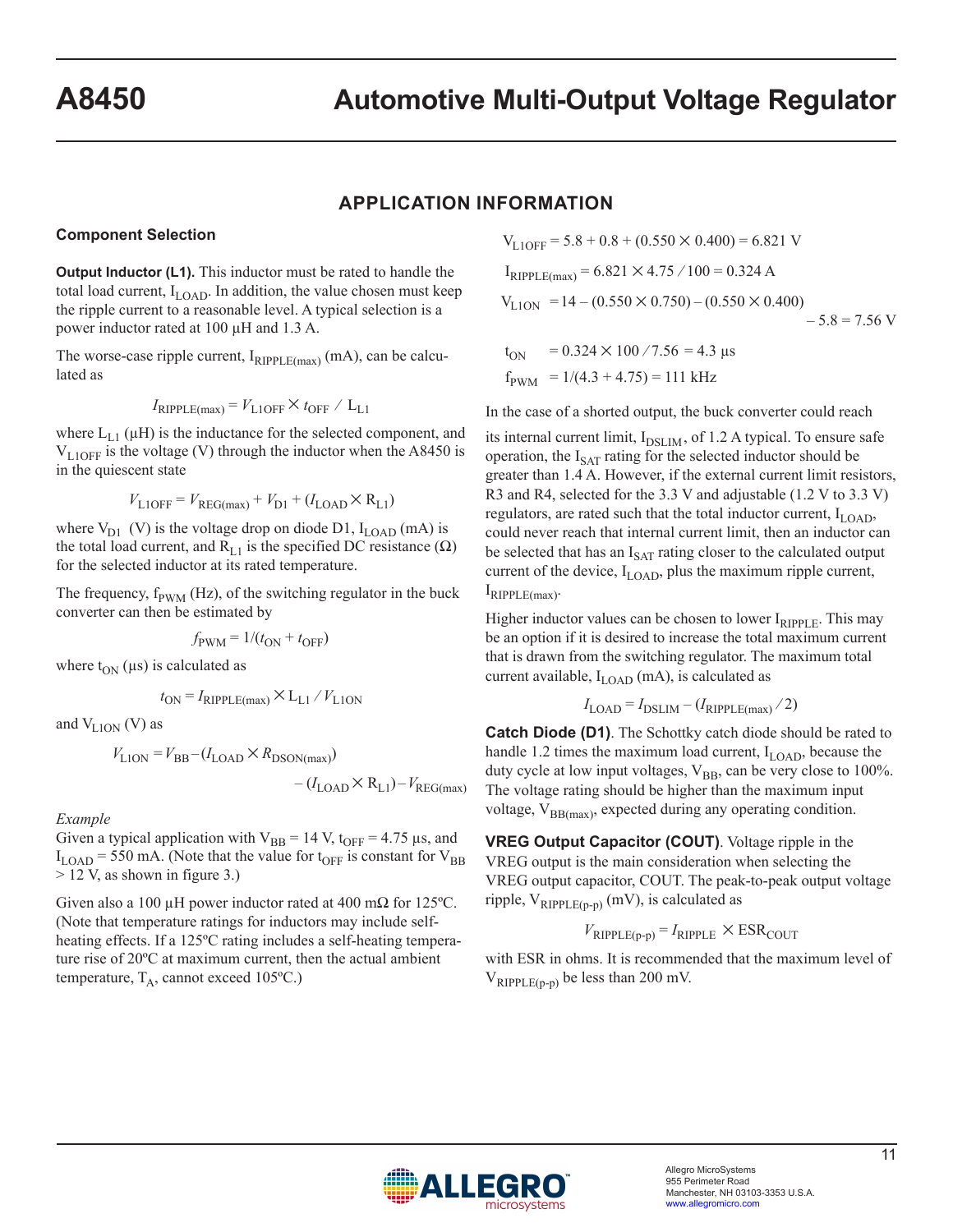For electrolytic output capacitors, a low-ESR type is recommended, with a minimum voltage rating of 10 V. However, because ESR decreases with voltage, the most cost-effective choice may be a capacitor with a higher voltage rating.

**Regulator Output Capacitors (C3 and C4)**. The output capacitors used with the 3.3 V regulator (C3) and the 1.2 V to 3.3 V adjustable regulator (C4), should be  $1 \mu$ F or greater X7R (5% tolerance) ceramic or equivalent capacitors, with a maximum capacitance change of  $\pm 15\%$  over a temperature range of  $-55^{\circ}$ C to 125ºC.

The ESR of these capacitors does not affect the outputs of the corresponding regulators. If a greater capacitance is used, the regulators have improved ripple rejection at frequencies greater than 100 kHz.

**Pass Transistors (Q1 and Q2)**. The pass transistors used to implement the  $3.3V$  regulator and the  $1.2V$  to  $3.3V$  adjustable regulator must ensure the following:

• **Stable operation.** The cutoff frequency for the control loops of the regulators is 100 kHz. Transistors must be selected that have gain bandwidth product,  $f_T$  (kHz), and beta,  $h_{FE}$  (A), ratings such that

$$
f_T\,/\,h_{FE} \geq 100~\text{kHz}
$$

• **Adequate base drive.** It is acceptable to use a lower level of current gain,  $h_{FE}$ , for lower total load currents,  $I_{LOAD}$ . The lower limit for  $I_{\text{LOAD}}$  is limited by the minimum base current for the A8450,  $I_{BD(min)}$ , and the minimum  $h_{FE}$  of the pass transistor, such that

$$
I_{\text{LOAD}} = I_{\text{BD(min)}} \times h_{\text{FE(min)}}
$$

Note that  $h_{FE}$  is dependent on operating temperature. Lower temperatures decrease  $h_{FE}$ , affecting the current capacity of the transistor.

• **Packaged for sufficient power dissipation.** In order to ensure appropriate thermal handling, the design of the application must take into consideration the thermal characteristics of the PCB where the A8450 and pass transistors are mounted, the ambient temperature, and the power dissipation characteristics of the transistor packages. In general, the power dissipation,  $P_D$  (mW), is estimated by

$$
P_{\rm D} = (V_{\rm REG} - V_{\rm OUT}) \times I_{\rm LOAD}
$$

For a typical application where  $V_{REG} = 5.8$  V,  $V_{OUT} = 2.5$  V, and  $I_{\text{LOAD}}$  = 190 mA

 $P_D = (5.8 - 2.5) \times 190 = 627$  mW

#### **Adjusting Pass Transistor Power Dissipation**

Transistors are manufactured in a wide variety of package types, and the thermal dissipation efficiencies of the packages can vary greatly. In general, increasing thermal efficiency can also increase cost substantially. Selecting the package to closely match operating conditions is important to optimizing application design and cost.

Even when using a thermally enhanced package, it remains difficult to provide high current to a load at high ambient operating temperatures. Depending on the load requirements, using drop resistors, as shown in figure 5, may be necessary to protect the pass transistor from overheating.

The output current-limiting resistors, RCL (corresponding to R3 and R4), will drop between 175 mV and 225 mV at the highest current output,  $I_{\text{LOAD}}$ . Assuming no additional resistance, the voltage dropped,  $V_{DROP}$  (mV), on each pass transistor is

$$
V_{\text{DROP}} = V_{\text{REG}} - V_{\text{RCL}} - V_{\text{OUT}}
$$

This can be substituted into the power dissipation formula

$$
P_{\rm D} = V_{\rm DROP} \times I_{\rm LOAD}
$$

Given a typical application where  $V_{REG} = 5.8 V, V_{RCL} = 0.175 V,$ 



*Figure 5. Placement of drop resistors for thermal protection; example shown is for the 3.3 V regulator.*

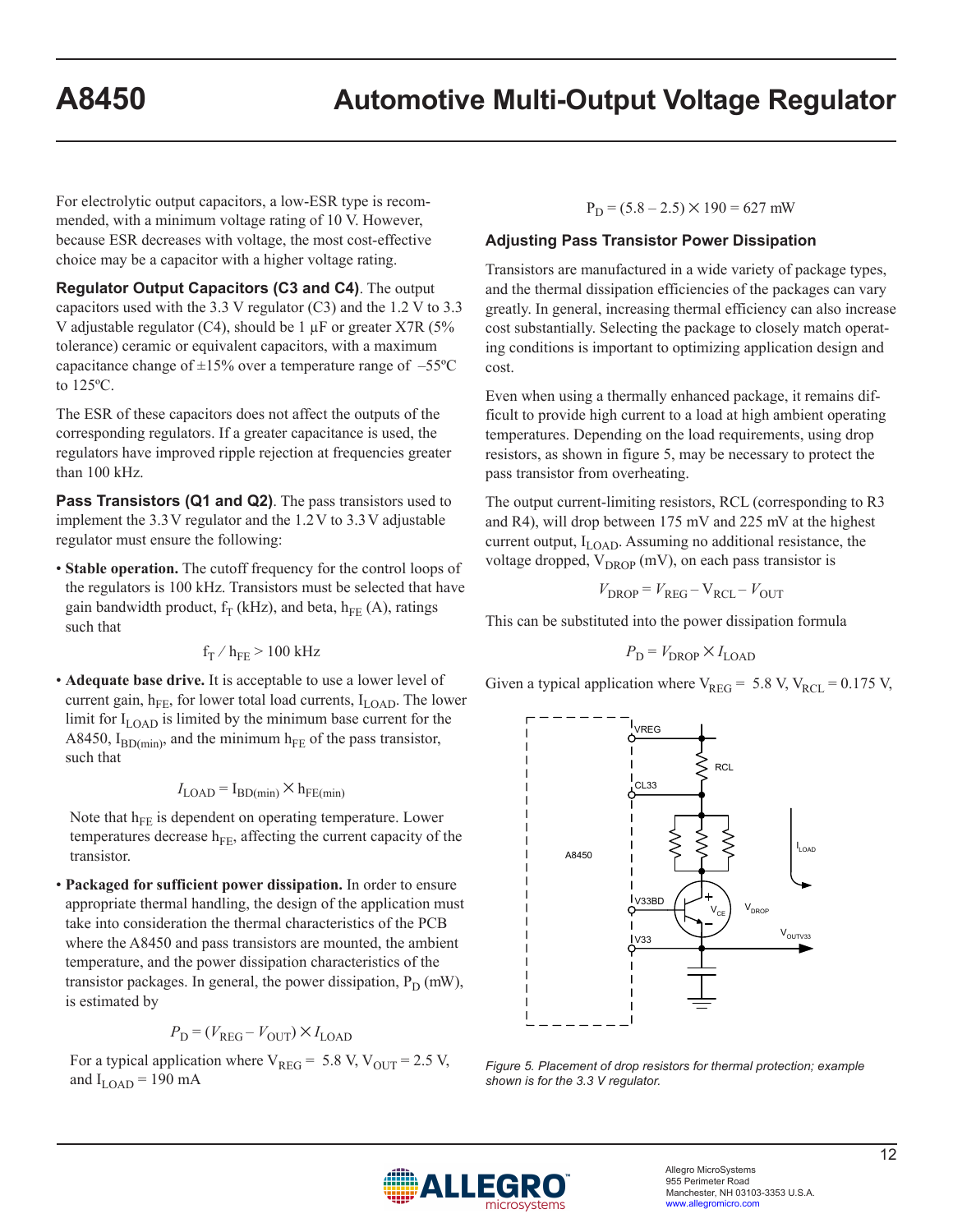$V_{\text{OUT}}$  = 3.3 V, and  $I_{\text{LOAD}}$  = 350 mA, then  $P_{\text{D}}$  is approximately 814 mW.

 $P_D$  can be used to estimate the minimum required operating temperature rating for the transistor. The ability of a package to dissipate heat is approximated by the thermal resistance from the die (junction) to the ambient environment,  $R_{\theta JA}$  (°C/W). This includes the significant effect of dissipation through the package leads and the PCB on which the transistor is mounted, and the state of the ambient air. The typical rating for a DPAK package is 32°C/W. The expected self-induced temperature rises in the package,  $\Delta T_I$  (°C), given P<sub>D</sub> = 0.814 W, is approximated as

$$
\Delta T_{\rm J} = P_{\rm D} \times R_{\rm \theta JA} = 26^{\circ}\rm C
$$

In automotive applications, where under-the-hood ambient temperatures can exceed 125°C, the pass transistor would have to be rated to provide the required beta at  $\geq 151^{\circ}$ C, plus a safe operating margin.

For a selected transistor,  $V_{CE}$  can change depending on current, temperature, and transistor beta. Typically, transistors are rated at a minimum beta at a defined  $V_{\text{CE}}$ . However,  $V_{\text{CE}}$  should be calculated with some margin so there is always enough headroom to drive the device at the desired load.

To provide an operating margin, or if a lower-value RCL is required, voltage drop resistors, RDROP, can be added to the circuit, between the RCL and the transistor (figure 5). It is also important to consider tolerances in resistance values and  $V_{REG}$ . The level of  $V_{REG(min)}$  is 5.6 V, at which level  $P_D$  is reduced, but also the voltage available for  $V_{CE}$  is reduced. Calculating maximum and minimum voltage drops is useful in determining the values of the drop resistors.

The required drop resistor value,  $R_{RDROP}$ , can be determined in terms of the voltage drops across each component of the circuit, as shown in the following formula

where

$$
V_{\text{DROP}} \geq V_{\text{OUT}}
$$

$$
V_{\text{DROP}} = V_{\text{REG}} - V_{\text{RCL}} - V_{\text{RDROP}} - V_{\text{CE}}
$$

Assume that  $V_{REG(max)} = 5.8$  V and  $V_{OUT(max)} = 3.3$  V. Assume also that  $T_A = 125$ °C, and  $V_{CE} = 1V$  (as specified for the MPSW06 npn transistor, beta = 300 at  $125^{\circ}$ C).

In order to determine the resistance values for the current-limiting and drop resistors,  $V_{\text{RCL}}$  and  $V_{\text{DROP}}$  can be expressed in terms of  $I_{\text{LOAD(lim)}}$ 

$$
V_{\text{RCL}} = (I_{\text{LOAD(lim)}} \times R_{\text{CL}})
$$

$$
V_{\text{RDROP}} = (I_{\text{LOAD(lim)}} \times R_{\text{RDROP}})
$$

Assume a typical  $I_{\text{LOAD}}$  = 350 mA. However, under normal operating conditions, the current limit set by RCL would be higher than the expected normal current, so assume  $I_{\text{LOAD(lim)}} = 0.400 \text{ A}$ and  $R_{CL} = 44 \Omega$ . Substituting to determine V<sub>RCL</sub>

$$
V_{\text{RCL}} = 0.400 \times 0.44 = 0.176 \text{ V}
$$

We can now solve for  $R_{RDROP}$  and then  $V_{DROP}$ 

$$
V_{REG} - V_{RCL} - (I_{LOAD} \times R_{RDROP}) - V_{CE} \geq V_{OUT}
$$
  
5.8 - 0.176 - (0.4 × R\_{RDROP}) - 1  $\geq$  3.30 V

therefore

and

$$
V_{\text{RDROP}} = 0.4 \times 3.31 = 1.3 \text{ V}
$$

 $R_{\text{RDROP}} \geq 3.31 \Omega$ 

Using four 0.25 W resistors valued at 14.7  $\Omega$  in parallel will drop 1.3 volts.

Using the drop resistors as calculated above, the power dissipation in the transistor,  $P_D(W)$  is reduced to

$$
P_{\rm D} = I_{\rm LOAD(lim)} \times (V_{\rm REG} - V_{\rm RCL} - V_{\rm RDROP} - V_{\rm OUT})
$$

$$
= 0.400 \times (5.8 - 0.176 - 1.3 - 3.3) = 0.410 \text{ W}
$$

and

$$
\Delta T_{\rm J} = P_{\rm D} \times R_{\rm \theta JA} = 13^{\circ}{\rm C}
$$

The power dissipated in the transistor is significantly reduced. A transistor in a power package with an  $R_{\theta JA}$  of 32°C/W at 400 mA (a 50 mA margin) undergoes a temperature rise of 13°C with the drop resistors, as opposed to a similar transistor at 350 mA rising 26°C without drop resistors. At high output currents, properly selected drop resistors can protect the external pass transistor from overheating.

**A8450 Power Dissipation**. The A8450 is designed to operate in applications with high ambient temperatures. The total power dissipated in the device must be considered in conjunction with the thermal dissipation capabilities of the PCB where the A8450 is mounted, as well as the capabilities of the device package itself.

The ability of a package to dissipate heat is approximated by

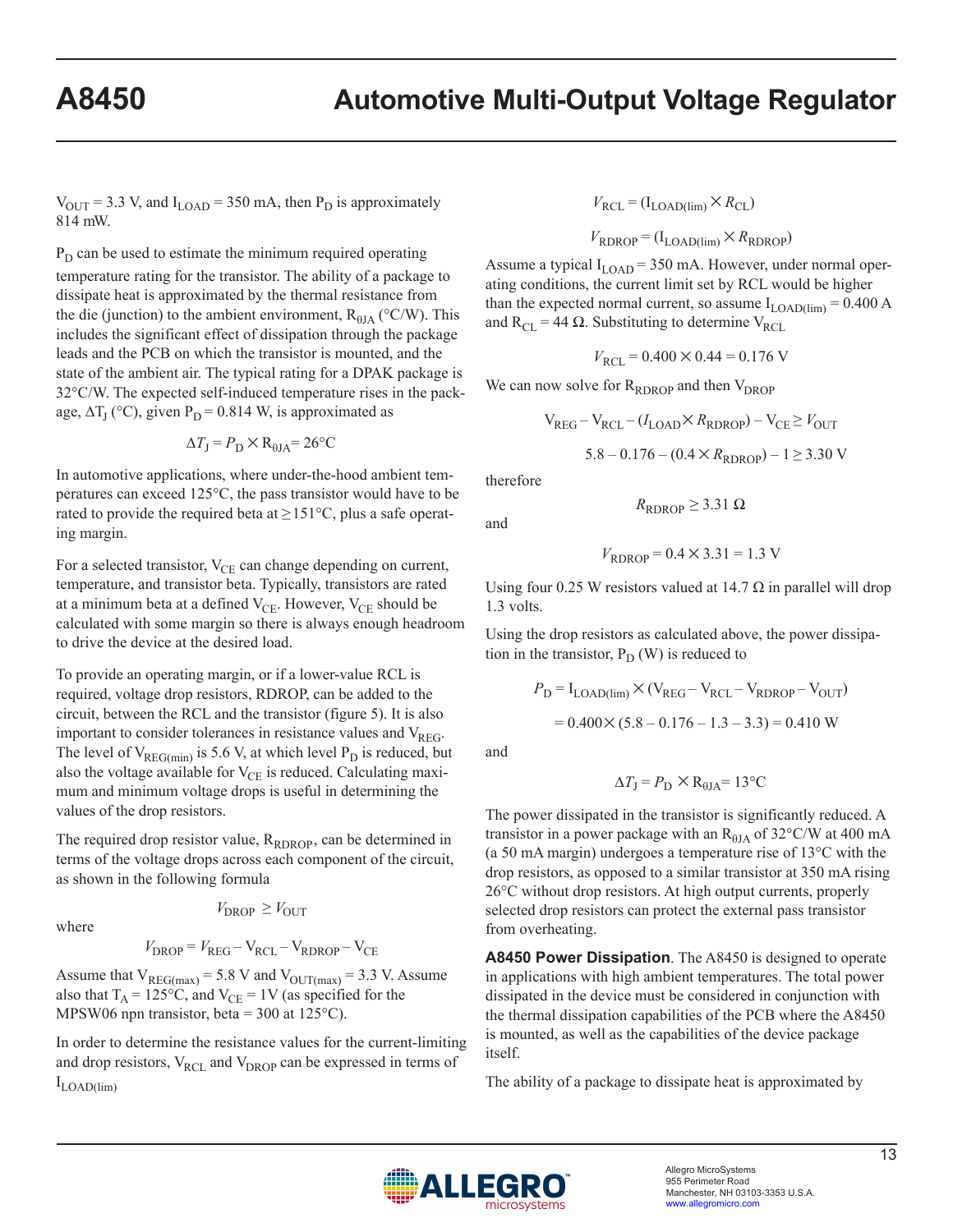the thermal resistance from the die (junction) to the ambient environment,  $R_{\theta JA}$  (°C/W). This includes the significant effect of dissipation through the package leads and the PCB on which the package is mounted, and the temperature of the ambient air. Test results for this 24-lead SOIC are approximately 35 °C/W when mounted on a high-thermally conductive PCB (based on the JEDEC standard PCB, having four layers with buried copper areas).

The total power that can be applied to the device,  $P_{D(lim)}(W)$ , is affected by the maximum allowable device junction temperature,  $T_{J(max)}$  (°C),  $R_{\theta JA}$ , and the ambient air temperature,  $T_A$  (°C), as shown in the following formula

$$
P_{D(lim)} = (T_{J(max)} - T_A) / R_{\theta JA}
$$

 $P_{D(lim)}$  can be estimated based on several parameters, using the following formula

$$
\begin{array}{ll} P_{D(lim)} & = P_{D(lbias)} + P_{D(V5A)} + P_{D(V5D)} + P_{D(buckac)} \\ & + P_{D(buckac)} + P_{D(BD)} \end{array}
$$

where

$$
P_{D(Ibias)} = V_{BB} \times I_{BB}
$$
  
\n
$$
P_{D(V5A)} = (V_{REG} - 5 V) \times I_{LOAD(V5A)}
$$
  
\n
$$
P_{D(V5D)} = (V_{REG} - 5 V) \times I_{LOAD(V5D)}
$$
  
\n
$$
P_{D(buckdc)} = I_{LOAD}^2 \times R_{DSON(TJmax)} \times DC
$$
  
\n
$$
P_{D(buckac)} = I_{LOAD} \times [V_{BB}(5 \text{ ns}/14 V) \times V_{BB}] \times 0.5 f_{PWM}
$$
  
\n
$$
P_{D(BD)} = I_{V33BD(max)} \times (V_{REG} - 4 V) + I_{VADJBD(max)}
$$

and

 $I_{\text{LOAD}} = I_{\text{LOAD}(V33)} + I_{\text{LOAD}(VADJ)} + I_{\text{LOAD}(V5D)} + I_{\text{LOAD}(V5A)}$ 

 $\times$ (V<sub>REG</sub>-V<sub>ADJ</sub> – 0.7V)

 $R_{DSON}$  is a function of T<sub>J</sub>. For the purposes of estimating  $P_{D(lim)}$ , the relationship can be assumed to be linear throughout the practical  $T_J$  operating range (see test conditions for  $R_{DSON}$  in the Electrical Characteristics table).

DC (duty cycle) is a function of  $V_{BB}$  and  $V_{REG}$ . This can be calculated precisely as

$$
DC = V_{REG(off)} / (V_{REG(on)} + V_{REG(off)})
$$

A rough estimate for DC is

$$
DC = (V_{REG} + V_{LX}) / V_{BB}
$$

 $I_{V33BD(max)}$  is the maximum current drawn on the V33BD pin. It

is dependent on  $I_{\text{OUTV33}}$  and the  $h_{\text{FE}}$  of the pass transistor.

 $I_{ADJBD(max)}$  is the maximum current drawn on the VADJBD pin. It is dependent on  $I_{\text{OUTVADJ}}$  and the  $h_{\text{FE}}$  of the pass transistor.

#### **Overcurrent Protection**

The current supplied by the 3.3 V and the 1.2 to 3.3 V adjustable regulators is limited to  $I_{CL}$ . Current above  $I_{CL}$  is folded back linearly, as shown in figure 4b. In the case of a shorted load, the collector current is reduced to 40% of  $I_{CL} \pm 10$ %, to ensure protection of the pass transistors. After the short is removed, the voltage recovers to its regulated level.

The maximum power dissipated in the transistor during a shorted load condition is:

$$
P_{\rm D} \approx (V_{\rm REG} - V_{\rm OUT}) \times (0.4 \times I_{\rm CL})
$$

where  $V_{\text{OUT}} = 0$  V.

#### **Low Input Voltage Operation**

When the charge pump has ramped enough to enhance the buck switch, the buck converter switching regulator is enabled. This occurs at  $V_{BB} \approx 5.7$  V. At that point, the duty cycle, DC, of the A8450 can be forced to 100% until  $V_{IN}$  is high enough to allow the switch to begin operating normally. The point at which normal switching begins is dependent on ambient temperature,  $T_A$ . Increases in  $T_A$  cause  $R_{DSON}$  to increase. Other significant factors are  $I_{\text{LOAD}}$ ,  $V_{\text{REG}}$ , the ESR of the output inductor (L1), and the forward biasing voltage for the output Schottky diode (D1).

#### **Regulator Bypass**

Some applications may not require the use of all four regulators provided in the A8450. For the regulators that are not used, the corresponding external components are not needed.

If either or both of the two 5 V regulators are not required by the application, bypass an unused regulator by not connecting its output terminal, V5D or V5A. Also, the corresponding output capacitor, C1 or C2, is not used.

For the 3.3 V regulator and the 1.2 V to 3.3 V adjustable regulator, if either or both are not needed, the corresponding external components are not used. In addition, if the 3.3 V regulator is not used, CL33 and V33 are not connected. If the adjustable regulator is not used, CLADJ and FB are not connected. However, to ensure stability of the A8450, the base drive pin, V33BD or VAD-JBD, of any unused regulator must be shorted to VREG.

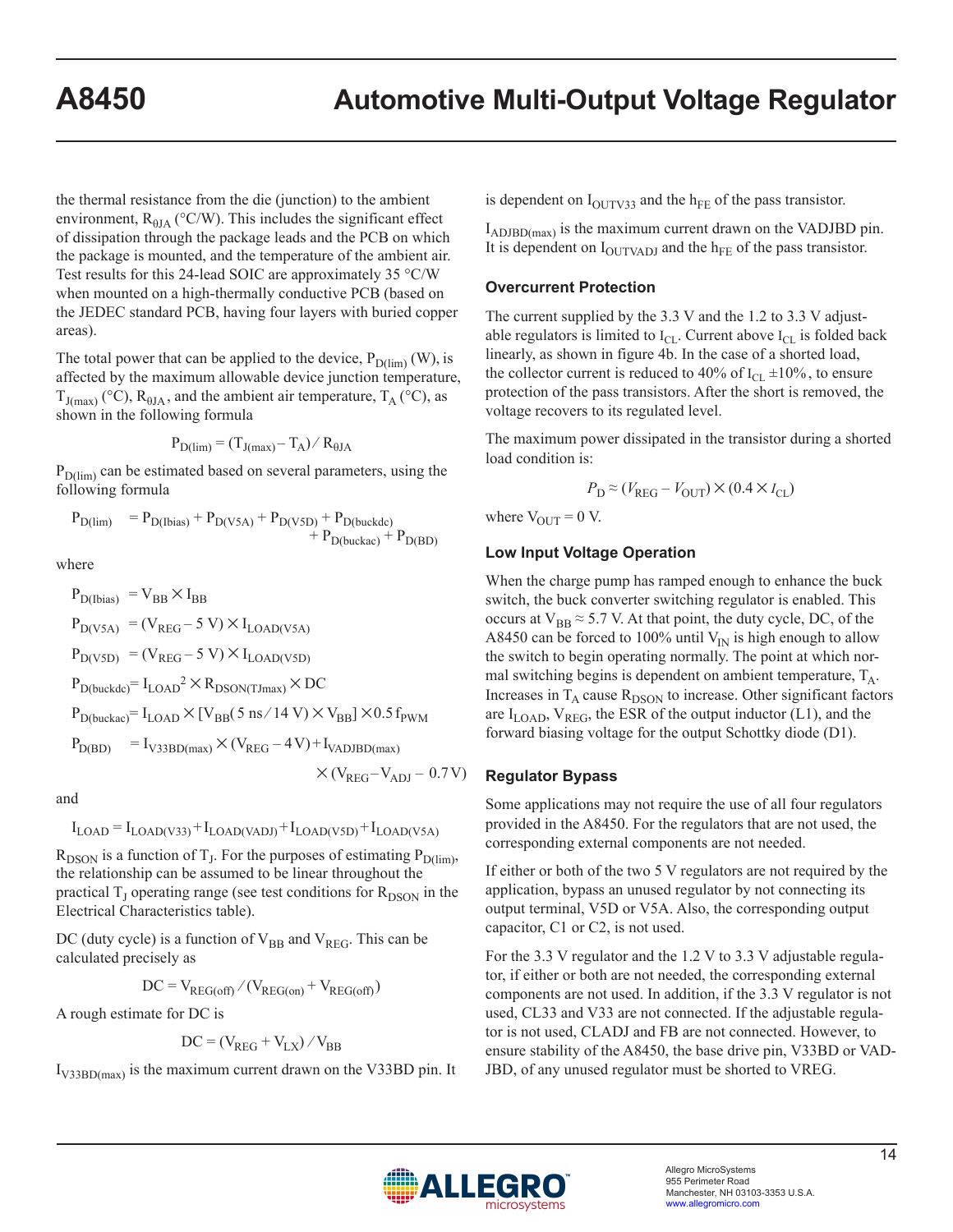#### **Pinout Diagram**



#### **Terminal List Table**

| <b>Name</b>     | <b>Description</b>                                                      | <b>Number</b>  |
|-----------------|-------------------------------------------------------------------------|----------------|
| <b>VBB</b>      | Supply input                                                            | 1              |
| CP <sub>2</sub> | Charge pump capacitor, positive side                                    | $\overline{2}$ |
| CP <sub>1</sub> | Charge pump capacitor, negative side                                    | 3              |
| <b>VCP</b>      | Charge pump output used to drive N-channel buck converter<br>transistor | 4              |
| VREG11          | Internal reference                                                      | 5              |
| <b>GND</b>      | Power ground                                                            | 6              |
| <b>GND</b>      | Power ground                                                            | $\overline{7}$ |
| <b>ENB</b>      | Logic control                                                           | 8              |
| <b>CPOR</b>     | Connection for POR adjustment                                           | 9              |
| <b>CLADJ</b>    | Current limit for adjustable regulator                                  | 10             |
| VADJBD          | Base drive for adjustable regulator pass transistor                     | 11             |
| <b>FB</b>       | Feedback for adjustable regulator                                       | 12             |
| V5A             | 5 V analog regulator output                                             | 13             |
| <b>NPOR</b>     | Power on Reset logic output                                             | 14             |
| <b>NFAULT</b>   | Diagnostic output; open drain; low during fault condition               | 15             |
| V5D             | 5 V digital regulator output                                            | 16             |
| <b>VREG</b>     | DC-to-DC converter supply output                                        | 17             |
| <b>GND</b>      | Power ground                                                            | 18             |
| <b>GND</b>      | Power ground                                                            | 19             |
| <b>CL33</b>     | Current limit for 3.3 V regulator                                       | 20             |
| V33BD           | Base drive for 3.3 V regulator pass transistor                          | 21             |
| V33             | 3.3 V regulator output                                                  | 22             |
| <b>ENBAT</b>    | High voltage logic control                                              | 23             |
| <b>LX</b>       | Buck converter switching regulator output                               | 24             |

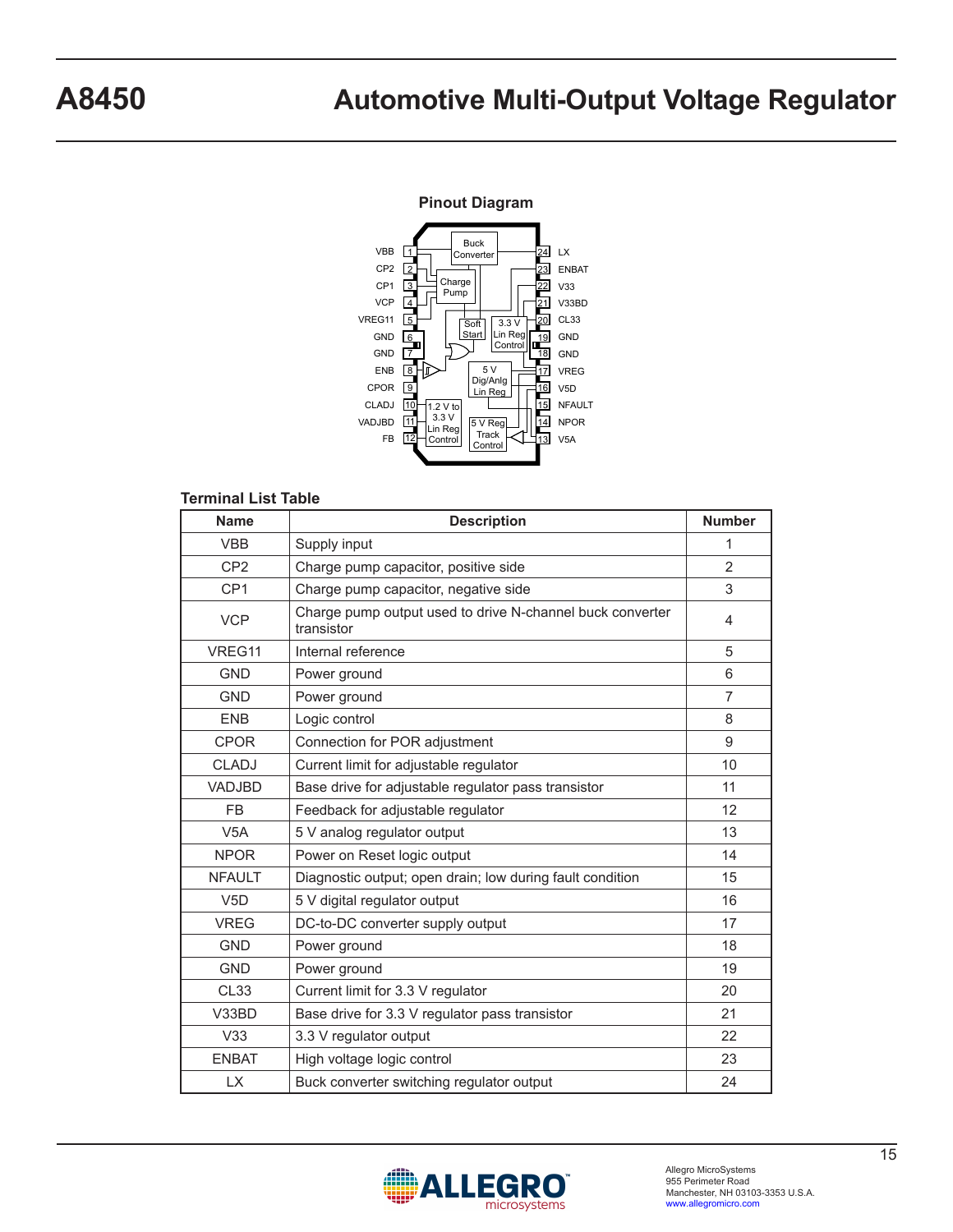### **Package LB, 24-Pin SOICW**



 $\mathbb{C}\backslash$  Branding scale and appearance at supplier discretion

Leads 6 and 7, and 18 and 19 are internally fused ground leads, for enhanced thermal dissipation.